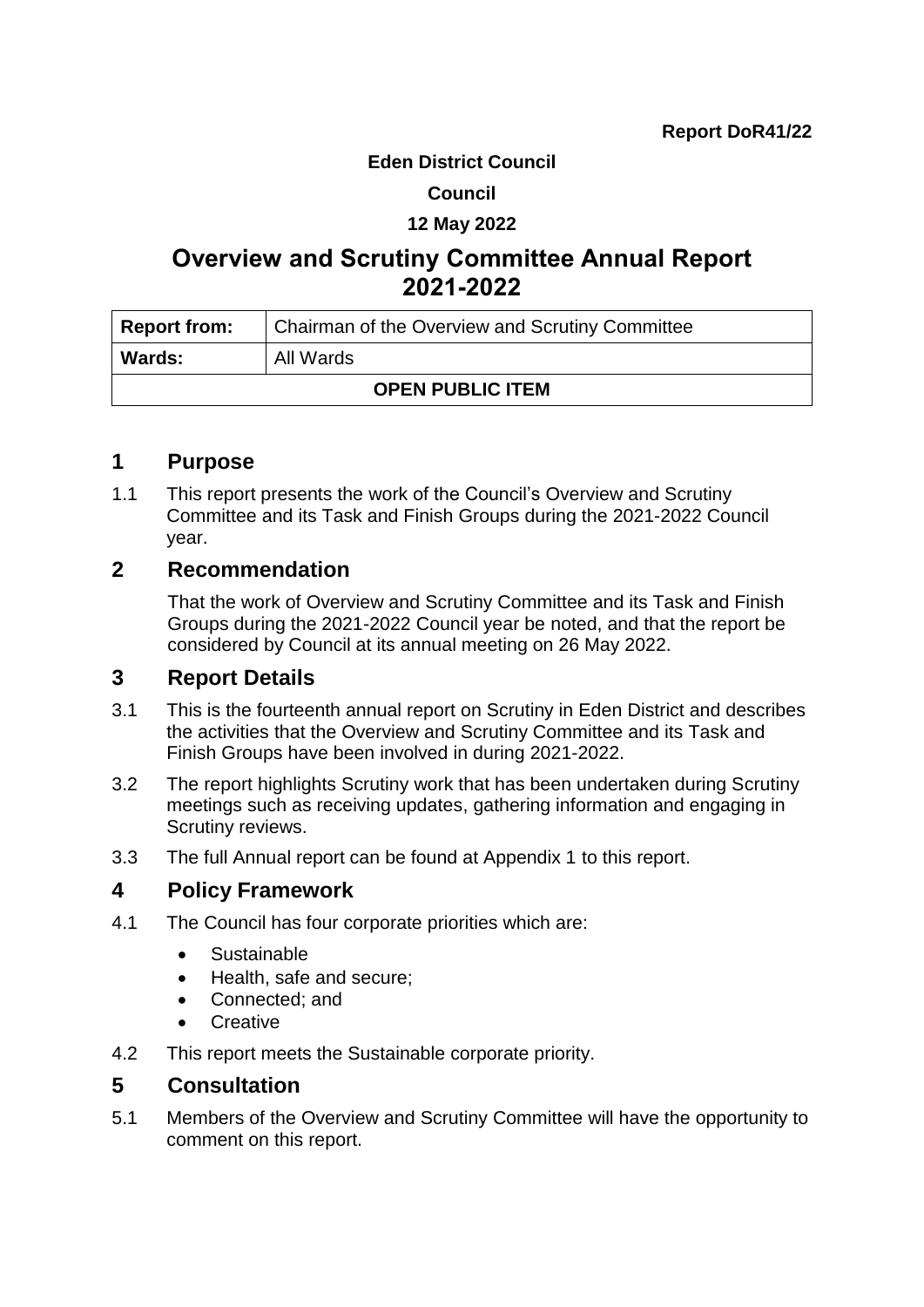# **6 Implications**

### **6.1 Financial and Resources**

- 6.1.1 Any decision to reduce or increase resources or alternatively increase income must be made within the context of the Council's stated priorities, as set out in its Council Plan 2019-23 as agreed at Council on 7 November 2019.
- 6.1.2 There are no proposals in this report that would reduce or increase resources.

### **6.2 Legal**

6.2.1 Article 6 of the Council's Constitution states that Scrutiny may report annually to full Council on their work.

### **6.3 Human Resources**

6.3.1 There are no direct Human Resource implications associated with this report. The Council does not have a dedicated Scrutiny officer and Scrutiny work is carried out by the Member Services officers against other priorities in the Member Services team.

### **6.4 Statutory Considerations**

| <b>Consideration:</b>                                  | Details of any implications and proposed<br>measures to address:                                                                                                            |
|--------------------------------------------------------|-----------------------------------------------------------------------------------------------------------------------------------------------------------------------------|
| <b>Equality and Diversity</b>                          | None arising from this report. Equalities<br>implications are considered as part of each<br>Scrutiny review undertaken by the Council before<br>making any recommendations. |
| Health, Social<br>Environmental and<br>Economic Impact | None arising from this report.                                                                                                                                              |
| <b>Crime and Disorder</b>                              | None arising from this report.                                                                                                                                              |
| Children and<br>Safeguarding                           | None arising from this report.                                                                                                                                              |